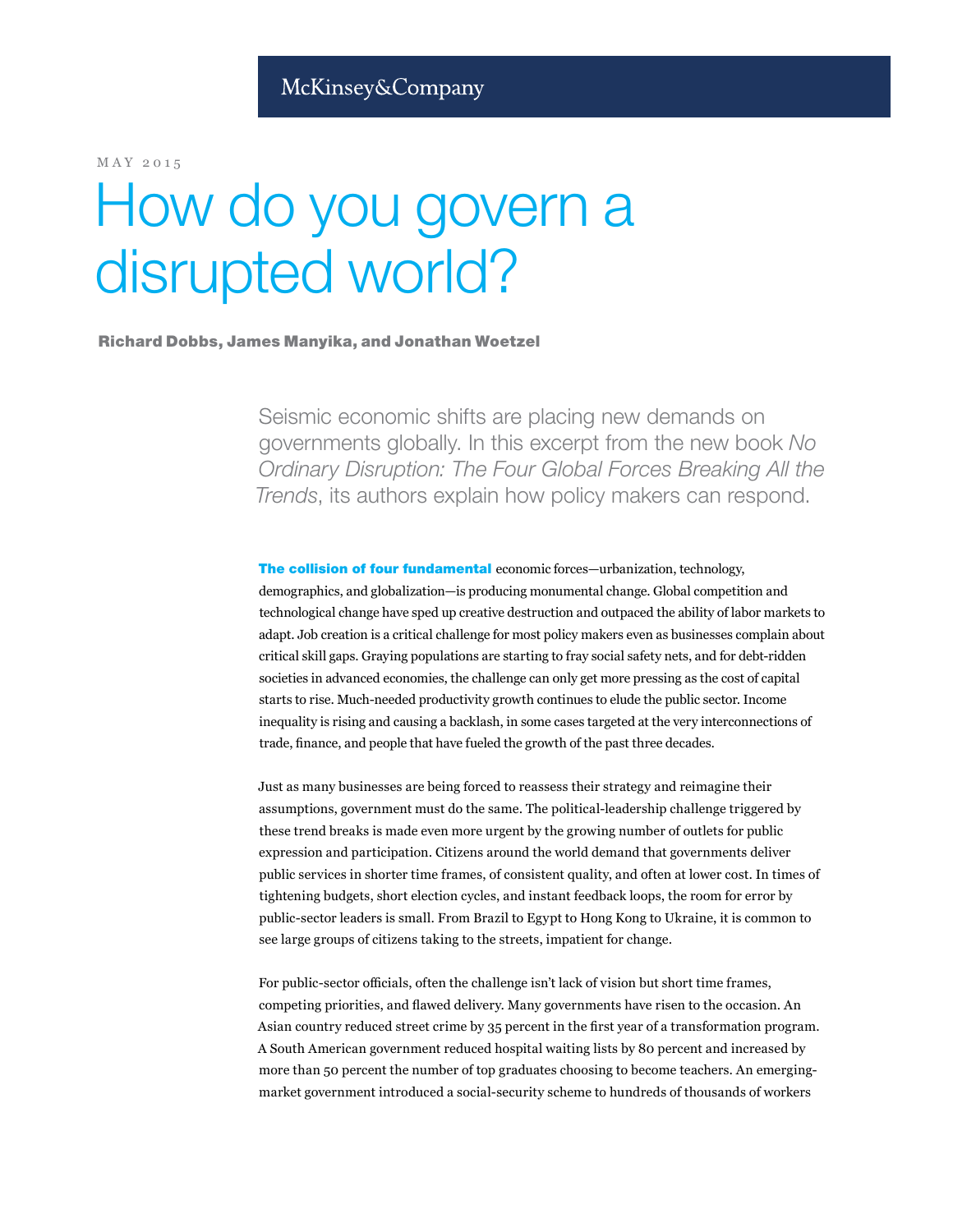in two months. In each of these cases, policy makers used what McKinsey calls a Delivery 2.0 approach—a well-designed program with appropriate metrics, experimental "delivery labs," small and high-powered execution teams, visible support from leaders, and a culture of performance accountability.<sup>1</sup>

#### Implications for future governance

So what makes these efforts different? Can a government prepare its society for difficult decisions and remain accountable while making the long-term changes needed to sustain national prosperity and living standards? We believe it can. And while much attention is given to the money governments have at their disposal—and how they raise it—funding is only one way to measure what a government actually does. Broadly, policy actions geared at achieving desired outcomes tend to fall into one of three categories: *incentives, regulation*, and *information*. Around the world, governments are employing all three approaches to navigate the changing landscape with agility, innovation, and best-in-class implementation.

#### Using incentives to accelerate change

Typically, we think about incentives as carrots and sticks that the government provides to the private sector. But government can often craft incentives that induce government itself to work more intelligently. Germany's Hartz reforms retooled the country's labor market using incentives such as changing performance goals for caseworkers and more targeted placement and training programs. Along with incentives for companies to hire the long-term unemployed and retain workers in periods of weak demand, these efforts played a crucial role in changing the country's labor-market condition.<sup>2</sup> Other job-creation initiatives under way that utilize incentives in both advanced and emerging economies involve export promotion, infrastructure, social services, and fostering entrepreneurship. The US government's National Export Initiative seeks to promote job creation in domestic services and advanced-manufacturing industries by making it easier for companies to access export markets.

<sup>1</sup> *Delivery 2.0: The new challenge for governments*, McKinsey & Company, October 2012, mckinsey.com.

2Ulf Rinne, Arne Uhlendorff, and Zhong Zhao, "Vouchers and caseworkers in public training programs: Evidence from the Hartz reform in Germany," IZA discussion paper no. 3910, December 2008, ftp.iza.org.

3Huiyao Wang, "China's return migration and its impact on home development," *UN Chronicle*, September 2013, Volume 50, Number 3, unchronicle.un.org.

China, which has the world's largest diaspora and largest overseas student population, is using incentives to lure high-skilled professionals back home as part of its National Medium- and Long-Term Talent Development Plan (2010–2020). Meanwhile, the Thousand International Talents Program targets Chinese engineers and scientists living abroad, offering inducements such as large research grants, housing assistance, and tax-free education allowances for the children of those who return and work full-time in China for at least three years. Such incentives, combined with China's formidable economic momentum, encouraged nearly 300,000 students to return in 2012 alone.<sup>3</sup>

Several countries are using incentives to cope with the demographic and economic challenges of an aging population. One key effort toward bolstering the ranks of the employed is to include

2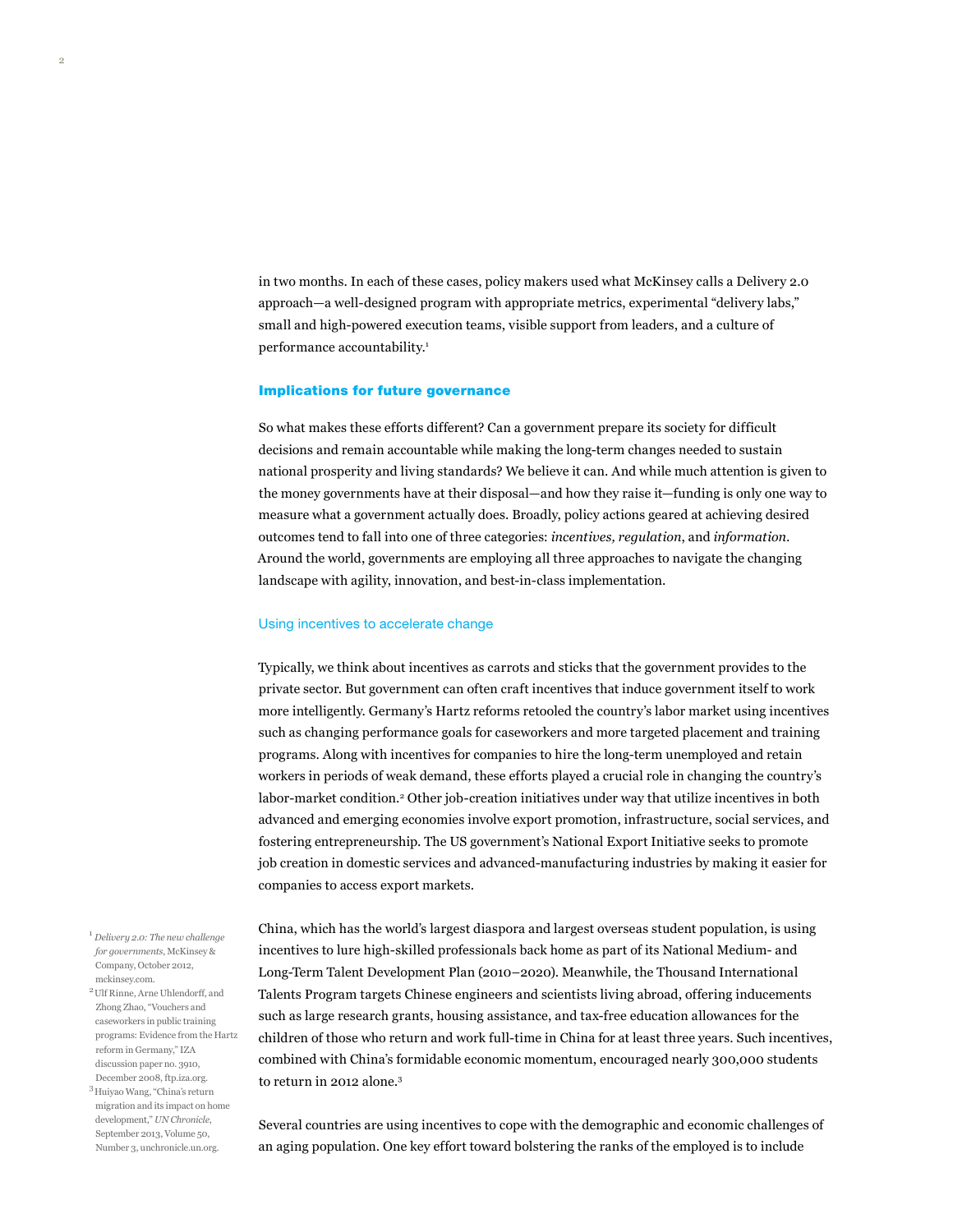more women. In 2012, only 51 percent of working-age women participated in the labor force globally, compared with 77 percent of men.4 Denmark has instituted a host of incentives, including the provision of a child-care facility (such as day care, kindergarten, or a leisure-time center or school-based center) within three months of a parent's request. As a result, more than 80 percent of Danish infants and toddlers and more than 90 percent of Danish children between the ages of three and five years are in regular child care.<sup>5</sup> By 2009, Danish women aged 15 to 64 had a labor-force participation rate of 76 percent, one of the highest in the countries belonging to the Organisation for Economic Co-operation and Development (OECD).<sup>6</sup> Of those women in the labor force, more than 95 percent are employed.<sup>7</sup>

Conditional cash-transfer incentives have proven particularly effective in poverty-reduction efforts. In Mexico, Oportunidades has been credited with a 10 percent reduction in poverty within five years of its introduction, $\frac{8}{3}$  in part because the program is designed to provide cash payments for families who meet certain conditions, such as health-clinic visits and school attendance. More significantly, it has created strong financial incentives for families to invest in efforts that boost human capital over the long term.

### Using regulation in direct response to change

Government's power to regulate—to set standards and define the rules of conduct and markets can play a vital role in modernizing economies and preparing for the future. Regulation can prove a particularly effective tool in places where market failures are obvious and structural issues inhibit adoption of best practices. Shareholders of large financial institutions can't effectively ride herd on the risk-taking actions of executives, so regulators must impose capital standards and undertake careful supervision.

Making buildings more energy efficient requires owners to make up-front investments that they may not be able to pass along directly to renters. As a result, smartly designed industry-wide standards can be useful. To address the problem of aging populations, some countries have extended the legal retirement age, in some cases by up to two years. That's a start, but it's not nearly sufficient to keep pace with the demographic changes the world is seeing. A recent analysis of 43 mostly developed countries found that between 1965 and 2005, the average legal retirement age rose by less than six months.<sup>9</sup> In the same period, male life expectancy rose by nine years. In graying Europe, Danish legislation recognized the impending pension time bomb early, and the country decided to index the pension age to life expectancy and place restrictions on early retirement. As a result, Denmark's population of people aged 55 to 64 has a higher labor-force participation rate (58 percent) than the average EU country (less than 50 percent) and will have the highest retirement age (69 years) among all OECD countries by 2050.<sup>10</sup> In response to the demographic tide, Japan's government in the early 2000s introduced compulsory long-term-care insurance contributions by citizens over age 40.<sup>11</sup>

- <sup>4</sup>*Pensions at a glance 2013: OECD and G20 Indicators*, Organisation for Economic Co-operation and Development, 2013, oecd.org.
- <sup>5</sup> *Starting strong II: Early childhood education and care*, Organisation for Economic Co-operation and Development, September 2006, oecd.org.
- $^6$  "Table 1368: Female labor force participation rates by country, 1980 to 2010," *Statistical Abstract of the United States 2012*, US Census Bureau, US Department of Commerce, 2012, census.gov.
- <sup>7</sup>*Denmark in Figures 2013*, Statistics Denmark, February 2013, dst.dk.
- <sup>8</sup> Theresa Braine, "Reaching Mexico's poorest," *Bulletin of the World Health Organization*, August 2006, Volume 84, Number 8, who.int.
- <sup>9</sup> David E. Bloom, David Canning, and Günther Fink, *Implications of population aging for economic growth*, NBER working paper no. 16705, January 2011, nber.org.
- <sup>10</sup>*Pensions at a glance 2013*.  $^{\rm 11}$  "Japan long-term care: Highlights from *Help Wanted? Providing and Paying for Long-Term Care*," May 18, 2011, oecd.org, from Francesca Colombo et al., *Help Wanted? Providing and Paying for Long-Term Care*, Paris: OECD Health Policy Studies, OECD Publishing, 2011.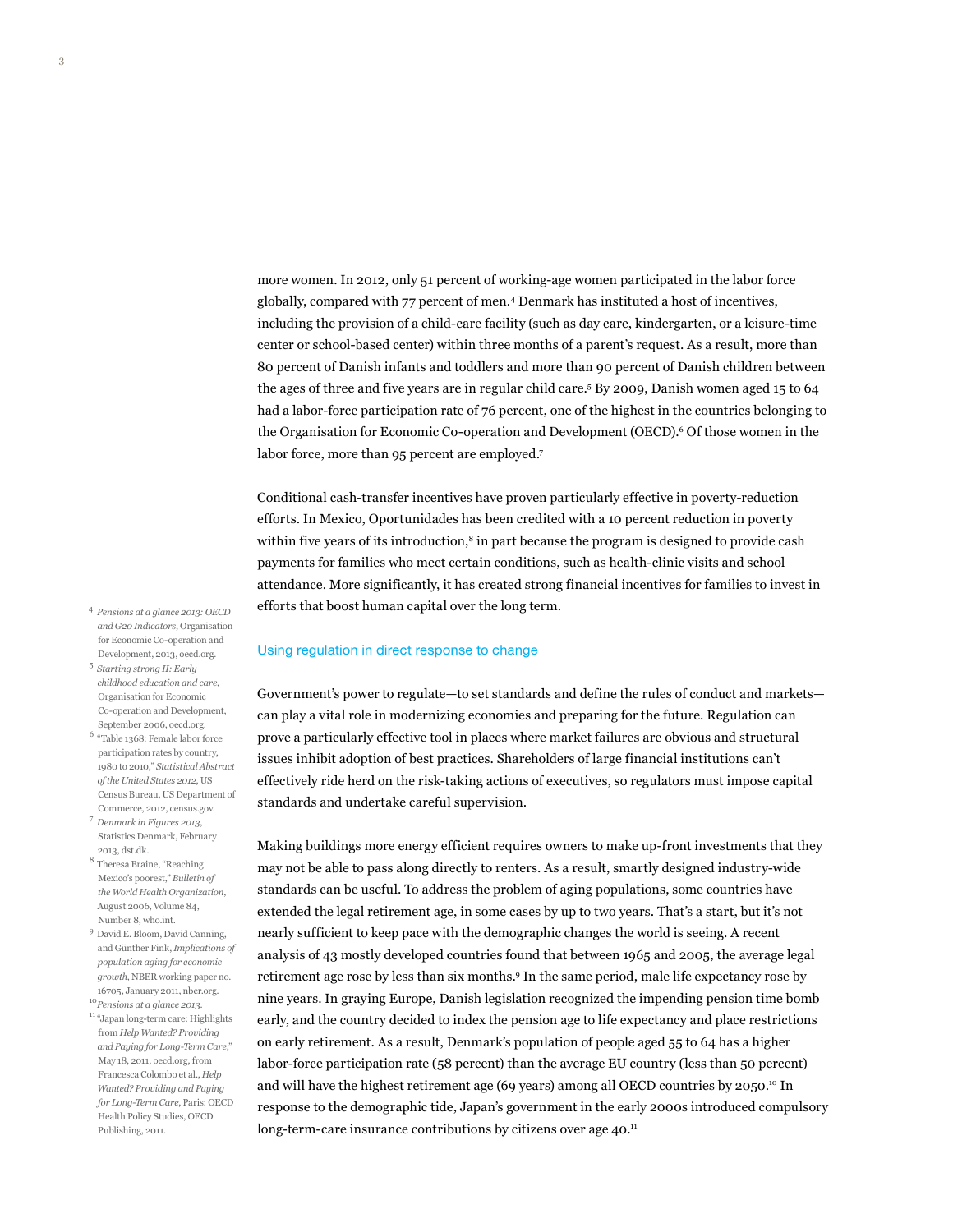Countries—particularly countries with underdeveloped financial institutions or specific risk exposures to global flows—use the regulatory approach to manage their vulnerability to global participation. For instance, governments have crafted various regulatory responses to rising capital inflows, ranging from short-term, high-intervention measures to systemic longer-term changes to their financial markets. Regulation is usually most intrusive when markets are least developed.

Chile, whose economy is relatively modern but disproportionately reliant on copper exports, continued its openness to foreign capital but maintained a conservative fiscal-policy stance. In 2007, the government set up the Economic and Social Stabilization Fund with an initial contribution of \$2.6 billion. The fund was set up specifically to reduce Chile's dependency on global business cycles and revenue volatility from copper-price fluctuations. It invests primarily in government bonds, and a portion of its assets can be used to finance deficit spending or pay down government debt. The fund's assets have grown to about \$15 billion, and Chile has become one of the most financially deepened countries in the region.<sup>12</sup> The International Monetary Fund recently nominated Chile as a representative example of resilience to fluctuations from global flows.<sup>13</sup>

Governments have used regulation to mandate social, environmental, and other broad outcomes in response to global trends, while letting industries sort out the technologies needed to meet the targets. In these cases, there is a social consensus about what needs to happen but no agreement on how to get there. And getting there is most of the battle, because market participants may be wedded to technologies linked to whatever environment preceded the trend break. For example, the advent of sharply higher energy prices caused the promulgation of sharply higher automobile-mileage requirements in the United States. This, in turn, has spurred a host of innovations—electric vehicles, hybrid power trains, replacement of steel with aluminum, and integration of start-stop engine technology. New regulatory requirements on food safety and tracking in the European Union and the United States are generating industry interest in data platforms and advanced analytics throughout the supply chain.

Examples of regulation abound in the policy response to resources. In the United States, Ohio, Pennsylvania, and Texas allowed the deployment of fracking, which the state of New York bans.14 In Europe, public concerns about the environmental impact of shale gas have led to drilling bans in Bulgaria, France, and Germany.15 To encourage recycling, Sweden has used landfill taxes and the inclusion of recycling costs in the price of goods. As a result, about 99 percent of household waste is either recycled or burned to create electricity and heat.<sup>16</sup> The German government is using regulation to hasten the transition to renewables and has mandates for electricity efficiency.<sup>17</sup>

#### Harnessing information to improve productivity

Big data isn't just for apps and e-commerce. Information is a critical tool to improve publicsector productivity, especially in an environment where there is pressure to continually improve

- $^{12\,a}{\rm Fin }$  and deepening" is a term that indicates that financial services and access to capital (along with banks, financial institutions, and capital markets) are becoming more accessible in a country.
- <sup>13</sup>*World Economic Outlook: Transitions and tensions*, International Monetary Fund, 2013, imf.org.
- 14Sean Cockerham, "New York ruling on fracking bans might send tremors across US," *Miami Herald*, June 30, 2014, miamiherald.com.
- <sup>15</sup>"Bulgaria bans shale gas drilling with 'fracking' method," BBC News, January 19, 2012, bbc.com; Jan Hromadko and Harriet Torry, "Germany shelves shale-gas drilling for next seven years," *Wall Street Journal*, July 4, 2014, wsj.com.
- <sup>16</sup>*The Swedish recycling revolution*, Swedish Institute, 2014, sweden.se.
- $\rm ^{17}$  For more on these environmental efforts, please visit the Germany Federal Environment Agency, umweltbundesamt.de.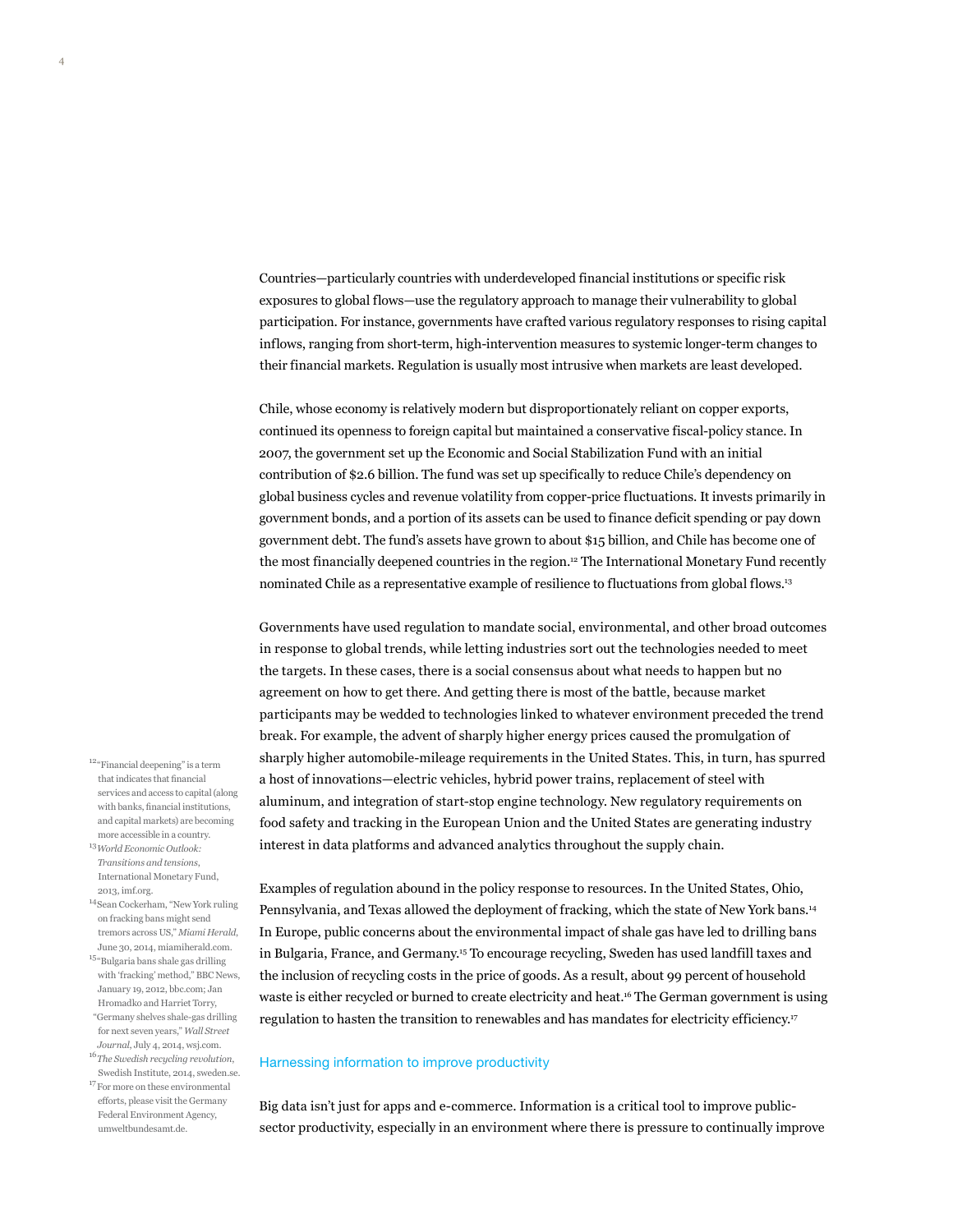productivity and quality of service. Governments are starting to prioritize information as an effective tool for better management of the resources and tasks they steward, such as education, health care, matching labor supply and demand, and even defense and security. And government is supporting industry in providing information that consumers can use to make better decisions. Central European countries—Austria, Germany, and Switzerland in particular—have long been models of industry-based vocational education. There, vocational programs target more than 200 different occupations and are intended to ensure a match between labor supply and demand. The Swiss government oversees certification, and potential employers help define needed skills and shape curricula. Other countries have similar models, but on a smaller scale and targeting specific sectors. Brazil's government is taking the lead via Prominp (National Oil and Natural Gas Industry Mobilization Program) to convene firms, universities, and unions to improve education and keep Brazil's oil and gas sector competitive.18

Under President Nicolas Sarkozy, France launched the General Review of Public Policies. Dubbed "do more with less," it is aimed at reducing the country's public expenditures, providing better service quality for citizens, and promoting a "culture of results." Among other actions, the review promoted service improvements in high-visibility areas associated with greater citizen satisfaction. For example, the review recommended the introduction of 15 quality-of-service indicators, including waiting times in the accident and emergency departments of hospitals.<sup>19</sup>

Another step is identifying and monitoring the economy's main productivity drivers. Even among the best-performing countries, a wide distribution of performance exists within sectors. Within the quasi-public sector, countries have both excellent and poorly performing hospitals and schools. The best performers have usually understood and implemented practices honed in the private sector—lean principles, data analytics, smart procurement, and performance management—to great effect.

Technology and big data provide another avenue for policy makers to unleash productivity improvements across all public services. In Kenya, the national government launched an open data portal to share previously difficult-to-access information spanning realms such as education, energy, and health. This data publication has led to the development of more than 100 mobile applications and an estimated potential savings of \$1 billion in procurement costs.<sup>20</sup> Estonia's 1.3 million residents can use electronic ID cards to vote, pay taxes, and access more than 160 services online, from unemployment benefits to property registration; even privatesector firms offer services through the state portal.<sup>21</sup> The Brazilian Transparency Portal publishes a wide range of information that includes federal-agency expenditures, elected officials' charges on government-issued credit cards, and a list of companies banned from contracting work with the government.<sup>22</sup>

- <sup>18</sup> Dominic Barton, Diana Farrell, and Mona Mourshed, *Education to employment: Designing a system that works*, McKinsey Center for Government, 2013, mckinsey.com.
- <sup>19</sup> Karim Tadjeddine, "'A duty to modernize': Reforming the French civil service," McKinsey & Company, April 2011, mckinsey.com.
- <sup>20</sup> *Open data: Unlocking innovation and performance with liquid information*, McKinsey Business Technology Office, McKinsey Center for Government, and McKinsey Global Institute, October 2013, mckinsey.com.
- $\mathrm{^{21}}$ Eric Braverman and Mary Kuntz, "Creating a 'coalition of the positive' in India: An interview with Nandan Nilekani," and Elana Berkowitz and Blaise Warren, "E-government in Estonia," in *Innovation in government: India and Estonia*, McKinsey & Company, June 2012, mckinsey.com.
- $^\mathrm{22}$  Marcos Cruz and Alexandre Lazarow, "Innovation in government: Brazil," September 2012, mckinsey.com.